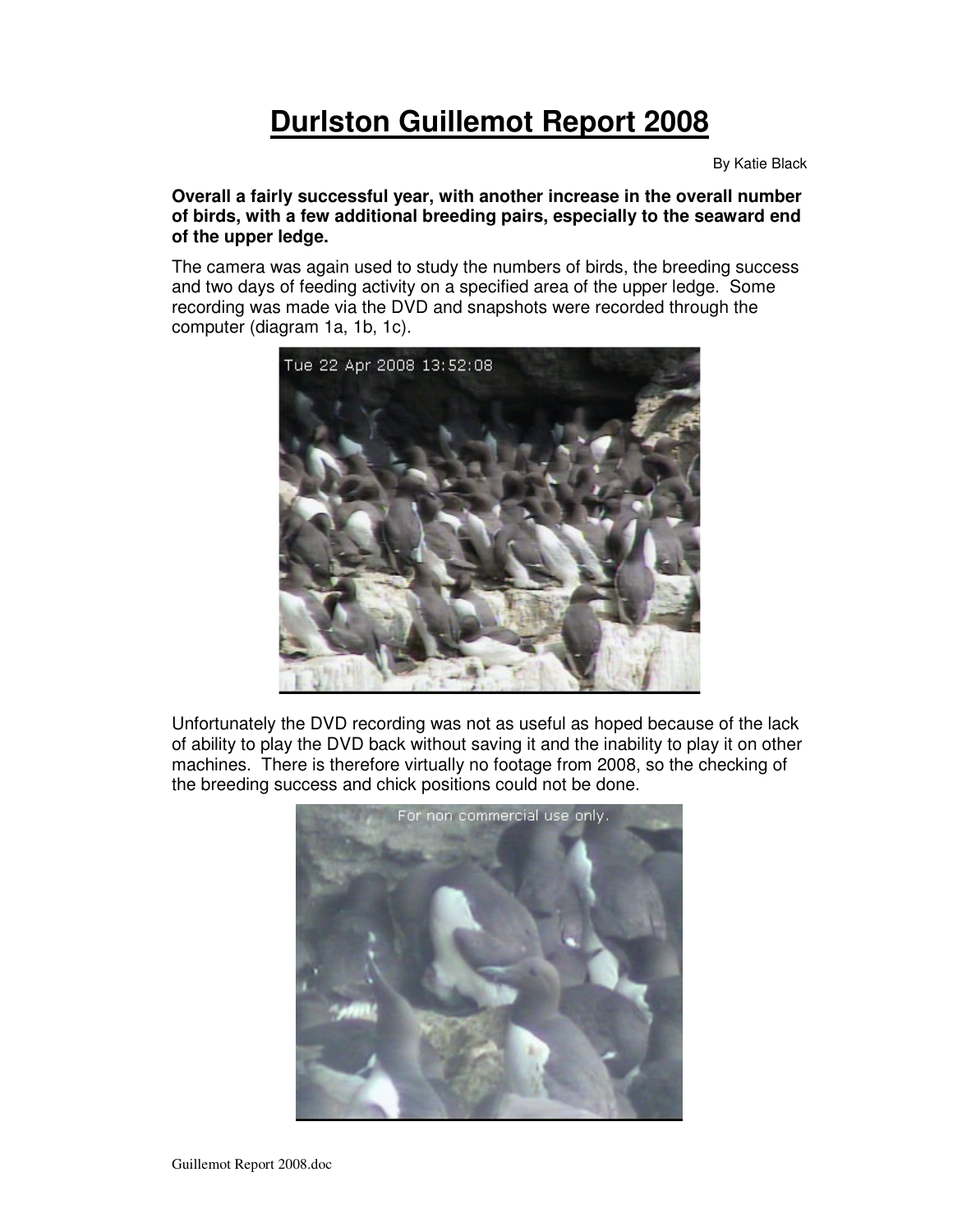The camera was also used to watch other species – 2 pairs of Razorbills were noted high up on the cliff – on one occasion a fish was brought into the site, which could indicate a chick at that site.





A pair a Shag were also discovered.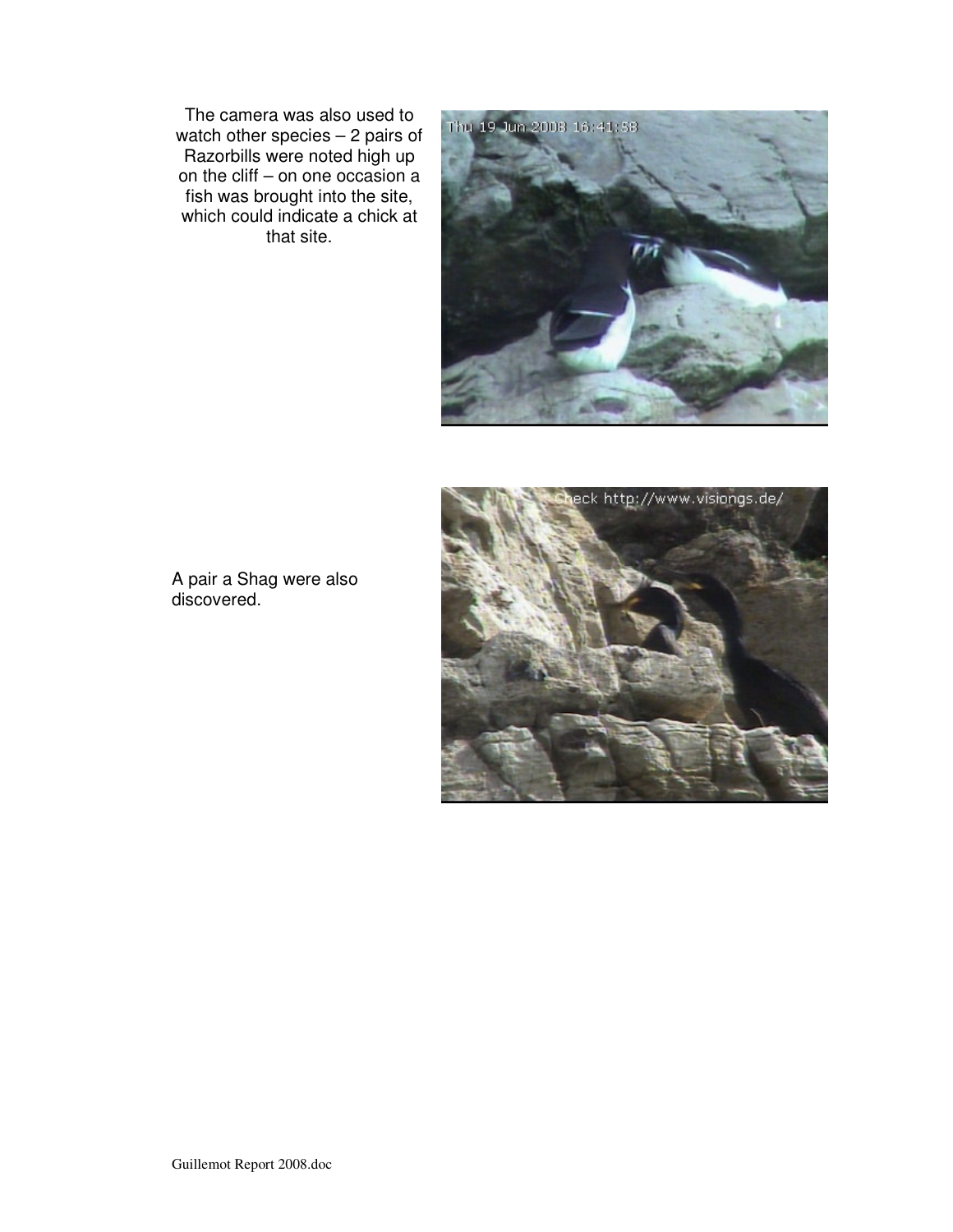### **Breeding Report 2008**

The year began surprisingly with eggs being laid very early  $-2$  were spotted on 18<sup>th</sup> April on frame 4, the weather on this day was not very good and the birds were not settled. These two eggs were abandoned later in the day (all the birds left the ledge) and the eggs were then eaten by Herring Gulls.



The next eggs were not seen until 24<sup>th</sup> April.

Some new sites were once again identified in frame 5 to the far right of the ledge.

Here the number of birds continues to be much higher than when the study was first begun in 1993.



This year site 3 on frame 1 produced a chick (the first since 2004 at this site, it was also inactive 1998-2003, while a chick was successfully raised in 1995. Details required on 1996 and 1997.



Guillemot Report 2008.doc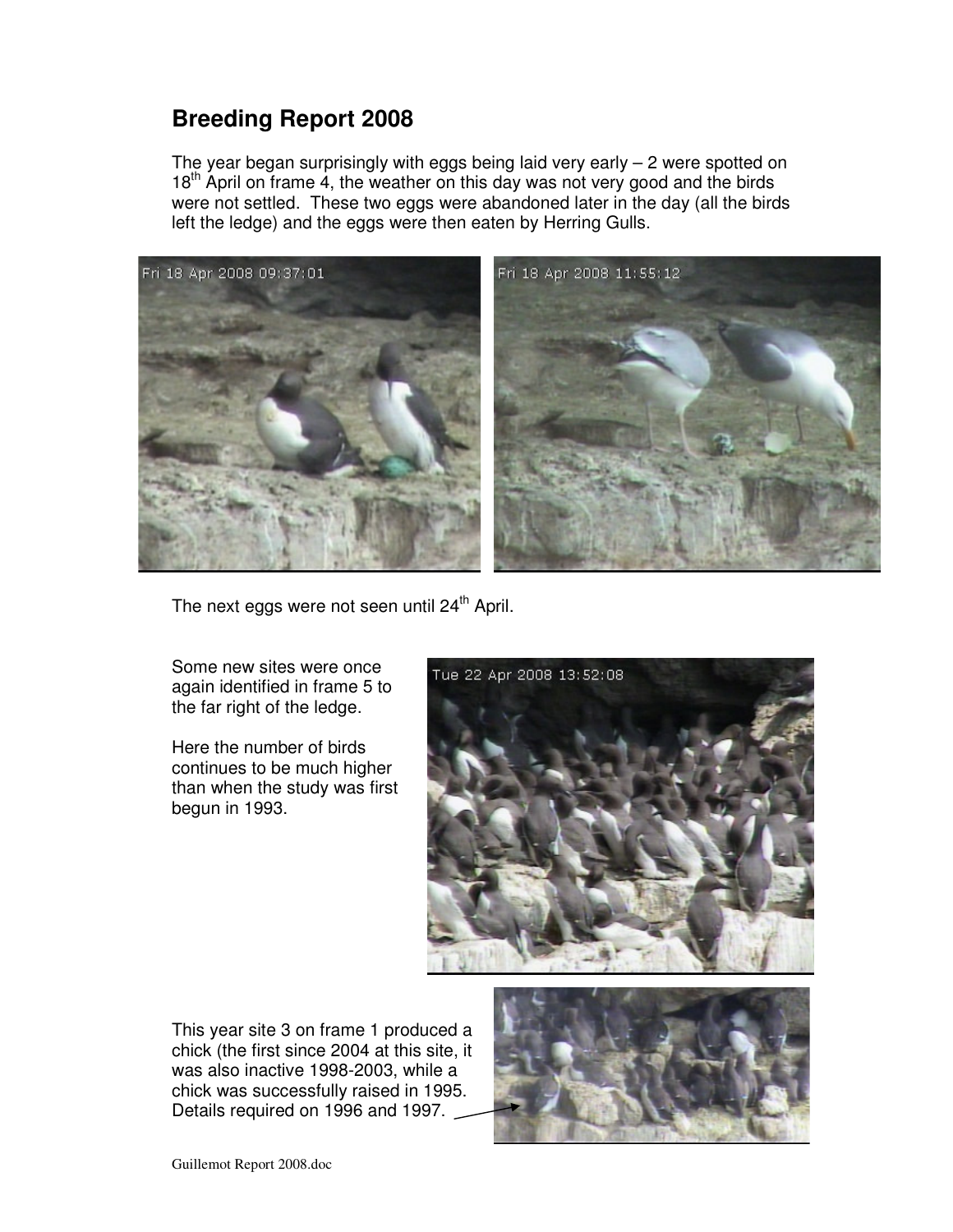**Productivity Index** : This one of two recognised indices to calculate the success of the colony (the other being Breeding Index). It is based on regular recording of the activity of the sample site, looking for sites (both breeding and non-breeding), eggs, chicks and the dates the chicks leave the site. Diagram 2

#### Productivity index = **Total number of young fledged Total active + inactive sites**

no. sites – number inactive – number eggs lost mber inactive – number eggs lost =  $\frac{23-4-2}{23}$  =  $\frac{17}{23}$  = 0.74 no sites

Unfortunately this index is less reliable than in the earlier years of the study, as less study was undertaken and checking chick positions via DVD could not be done (see above).

The productivity index is lower than in previous years but on par with other monitored sites around the country.

A factor in this would be that the amount of study was not enough to monitor all the sites identified – therefore the outcomes of many sites is unknown,

However failed sites are easier to notice and identify than successful sites – abandoned eggs are easier to see so in a small study (as this year) will become more prominent in the result.

The increased number of adult birds on the ledge in 2008 compared with 1993 is making the study more difficult as the birds are closer together so spotting eggs (laying dates) and the earliest appearance of chick is more difficult, this in turn makes the confirmation of fledging less accurate.

To overcome this a great deal more time would need to be spent monitoring the site, or the area monitored should be reduced once again. In the early years of the study both upper and lower ledges were studied, this has now been reduced to the upper ledge only. However the lower ledge may be the easier area to study in the future, this would though remove the ability to do like for like comparisons.

The counts undertaken of the number of adult birds on the upper ledge during the season are not deemed to be accurate or consistent enough to make any conclusion as to numbers present. The observation was made that the numbers were again high with the right end of the ledge (Frame 5) once again being heavily occupied in comparison to 1993 and even with 2000.

For future counts the training of work placements needs to be of higher quality if they are to continue to undertake these counts.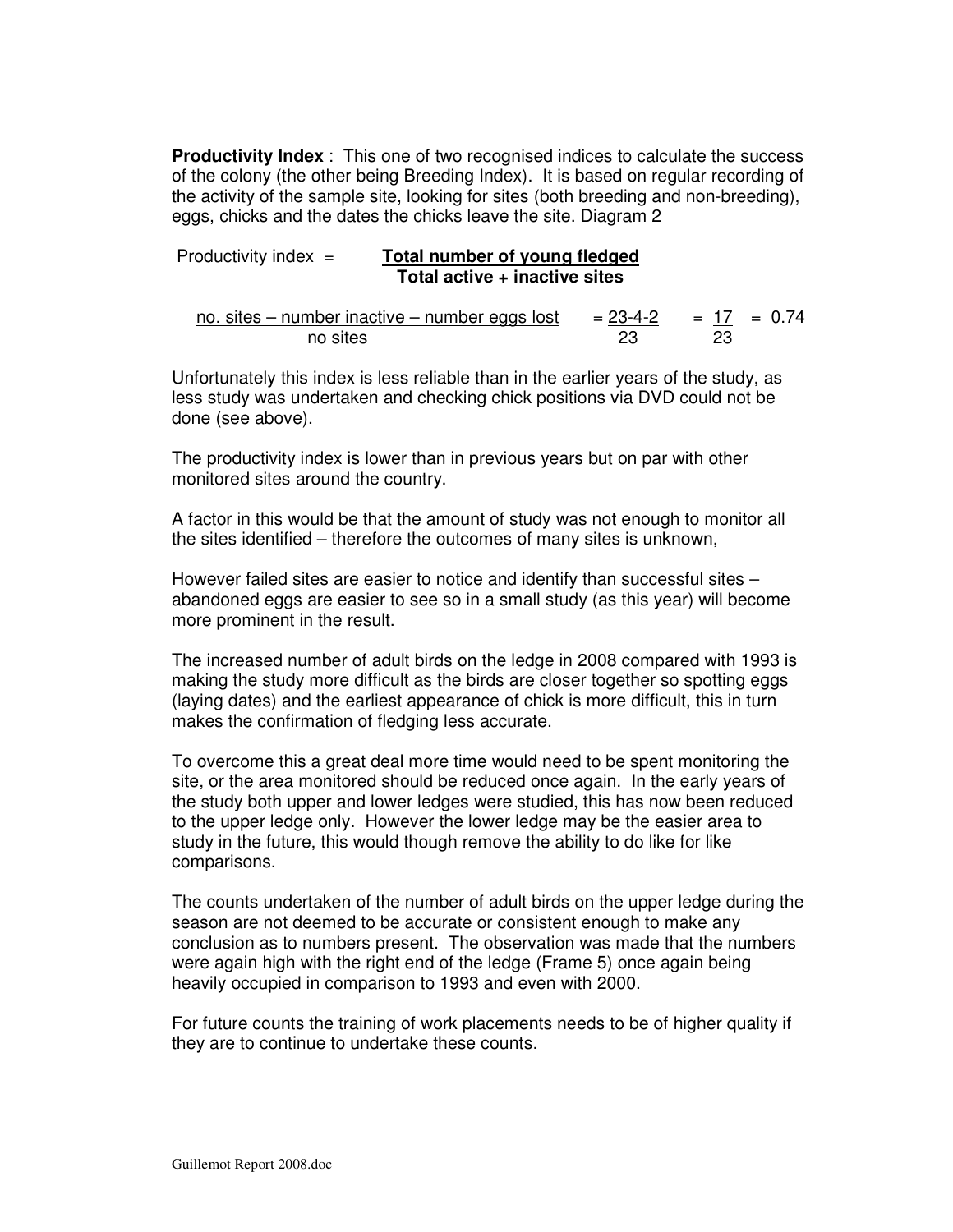## **Tufty**

For the 16<sup>th</sup> Year running 'Tufty' returned to 'his spot' just underneath the rock. Once again an egg was laid from which the chick successfully fledged.

During the Feeding study Tufty was noted as not being present first thing on Day 1, and was present on Day 2 from 17.00 –21.00. The absence of this bird and of other "identifiable" individuals should be recorded with more regularity when doing future feeding surveys.



Tufty – in his usual position under the rock

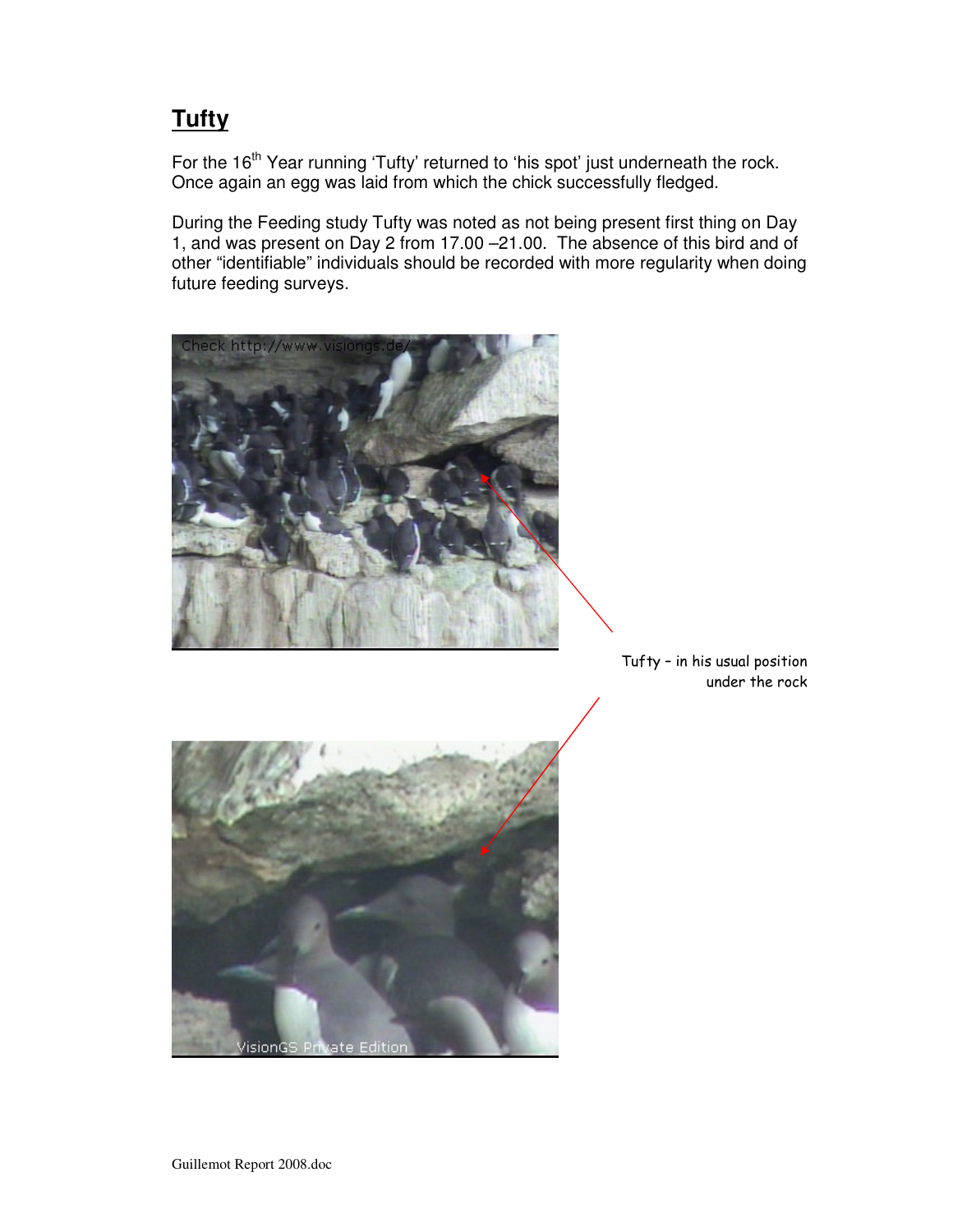#### Durlston Guillemots Details for 2008

| $10^{th}$ April                                                                | 343 adults, on upper ledge, including Tufty for 16 <sup>th</sup> year |
|--------------------------------------------------------------------------------|-----------------------------------------------------------------------|
| 18 <sup>th</sup> April                                                         | 2 Eggs, very early laying and both eaten by Herring Gulls             |
| 24 <sup>th</sup> April                                                         | Eggs seen - at least 2                                                |
| $26th$ May                                                                     | 1 <sup>st</sup> chick hatched                                         |
| $2^{nd}$ June                                                                  | 25 chicks on upper ledge, including Tufty's                           |
| $5th$ June                                                                     | Feeding Survey of Chicks (04.03 - 22.00): 31 Chicks had 87 feeds      |
| $9th$ June                                                                     | $2nd$ Feeding Survey (04.30 -22.05): 38 chicks had 123 feeds          |
| $22nd$ June                                                                    | Chicks starting to leave                                              |
| $24th$ June                                                                    | 5 chicks left                                                         |
| $30th$ June                                                                    | 177 adults in total,                                                  |
| $7th$ July                                                                     | 32 adults and 2 chicks upper ledge                                    |
| $\overline{11}$ <sup>th</sup> July                                             | 2 adults and 1 chick upper                                            |
| $12th$ July                                                                    | No birds upper ledge                                                  |
| $15th$ July                                                                    | 1 adult and 1 chick lower ledge                                       |
| The season was a success with over 400 adults counted on a number of occasions |                                                                       |
| on the two ledges, the chicks were fed at a good rate and mostly fledged       |                                                                       |
| successfully. The full report is yet to be produced.                           |                                                                       |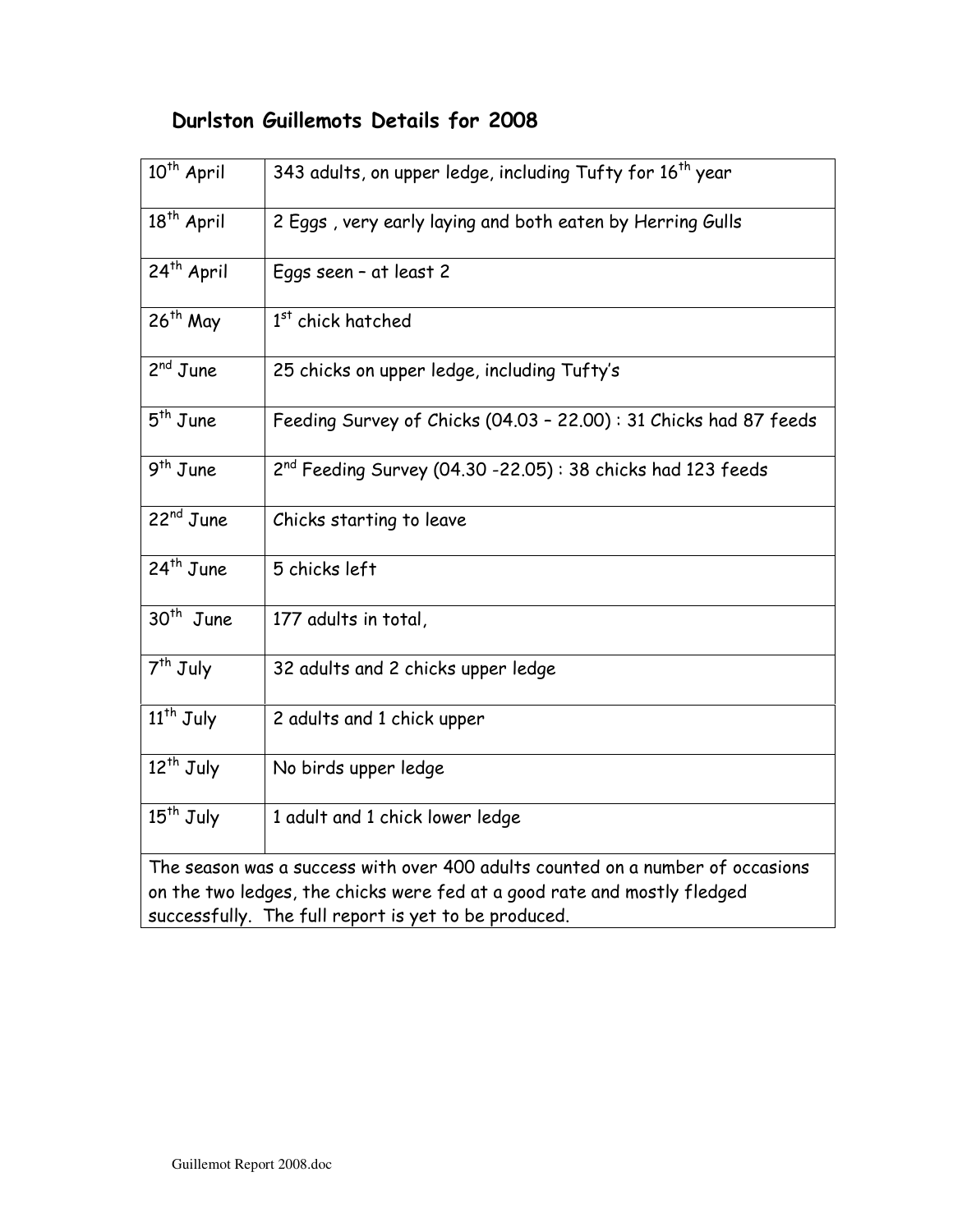### **Feeding Study**

Two days (5<sup>th</sup> and 9<sup>th</sup> June) were chosen to study the feeding activity that took place in a set area of the upper ledge (see diagram 3). The activity recorded was where adults brought food into the ledge and fed it to their chick, between 04.30 and 22.00 on both days – this was as close to 'dawn to dusk' as possible with the limitations of the light entering the camera.



Feeding Frame

The feeding survey results could not be fully analysed for changes in feeding rate compared with age of chick because the chick ages could not be identified from the records taken in the breeding survey (due to the reliance on the unsuccessful recording of DVD). The lack of recorded images also made checking of chick position difficult.

#### **Feeding Survey Results**

See Diagrams 4 – 10 for full records, tables and graphs.

Day 1 saw 87 feeds and Day 2 123. The two days were therefore significantly different with Day 2 being 1.4 times more active than day 1. The total size of feeds was almost identical (at 1.4 times), enabling the number of feeds and the length of the feeds (by bill length) to be equivalent.

The length of watching was only 5 minutes more on day two, so the days were the same for length of time watching and recording the activity, and average rate of feeding rose from 4.97 to 6.99 feeds per hour.

Day 2 also saw a rise in the number of chicks identified, from 32 to 39 with 1 chick (no. 35 day 1 and no. 8 day 2) not being fed at all during each day. Although identified as a site, number 32 did not have a chick, only a pair of birds. The average number of feeds per chick was only 1.15 times larger on day 2 and